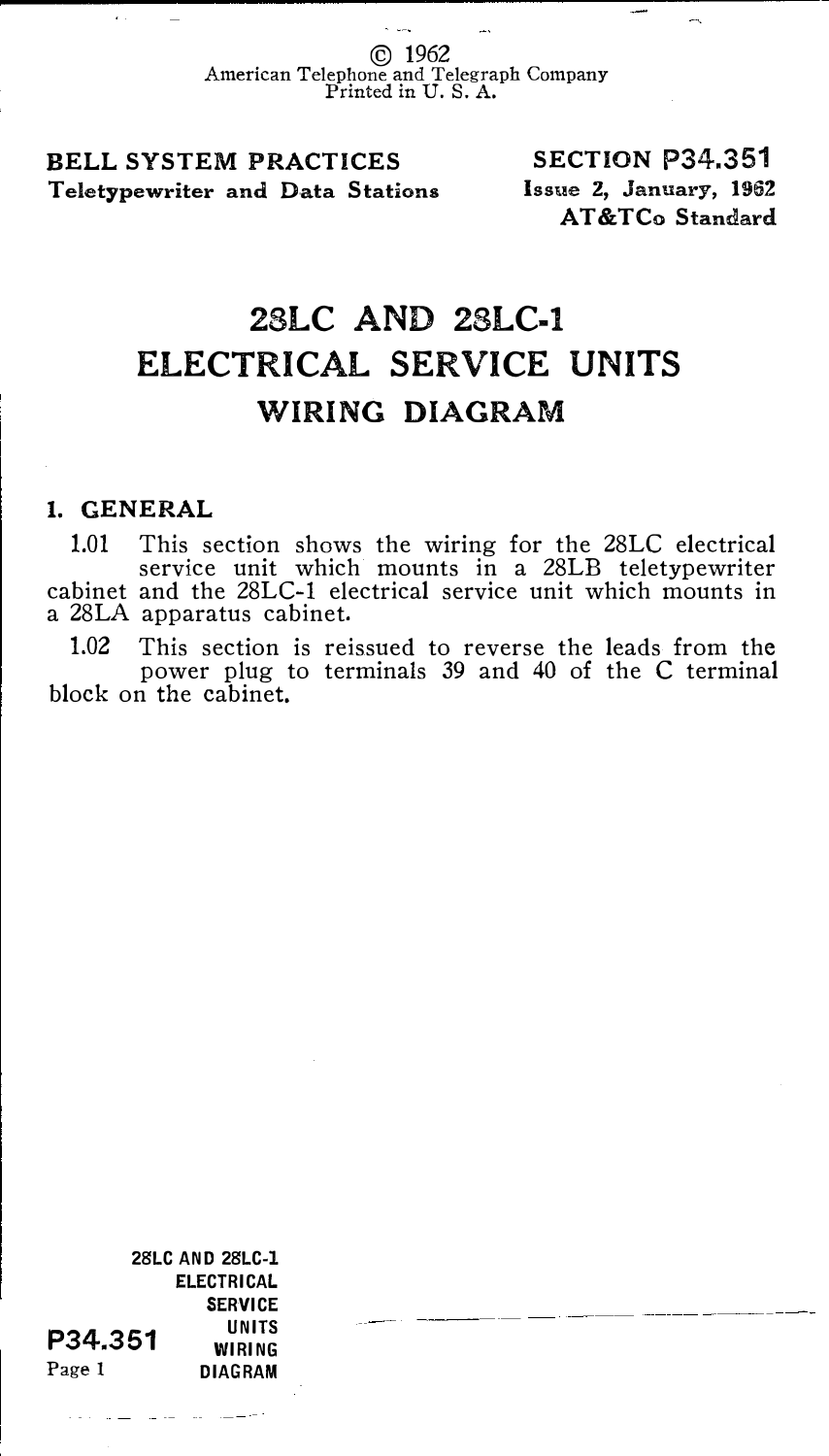



 $(AC)$ 

 $\overline{w}$ 

 $\overline{B}$ 

(DC)<br>TERMINAL STRIP<br>(SEE NOTE 4)

 $\mathbf{r}$ 

LMETAL STRAPS

 $\frac{W-G}{R}$ 

TERMINAL STRIP

METAL<br>STRAP-

 $P$ 

 $\overline{Y}$ 

 $\overline{R}$  W · R

 $B<sub>L</sub>$ 

 $W-BK$ 

 $(AN)$ 

(SEE NOTE 4)

TERMINAL STRIP

w.v.

LMETAL STRAPS

(B)

 $W - Y - BI$  2

 $W - P$ 

 $W-R-R$ 

 $\frac{1}{\text{BK} \cdot \text{O}}$  27

 $W-BR-R$ 

BK-0

W-BR-BR

 $W-BR-Y$  | 2

22

TERMINAL STRIP

-METAL STRAPS

W-RK

20

 $\overline{\phantom{a}}$ 

Page 2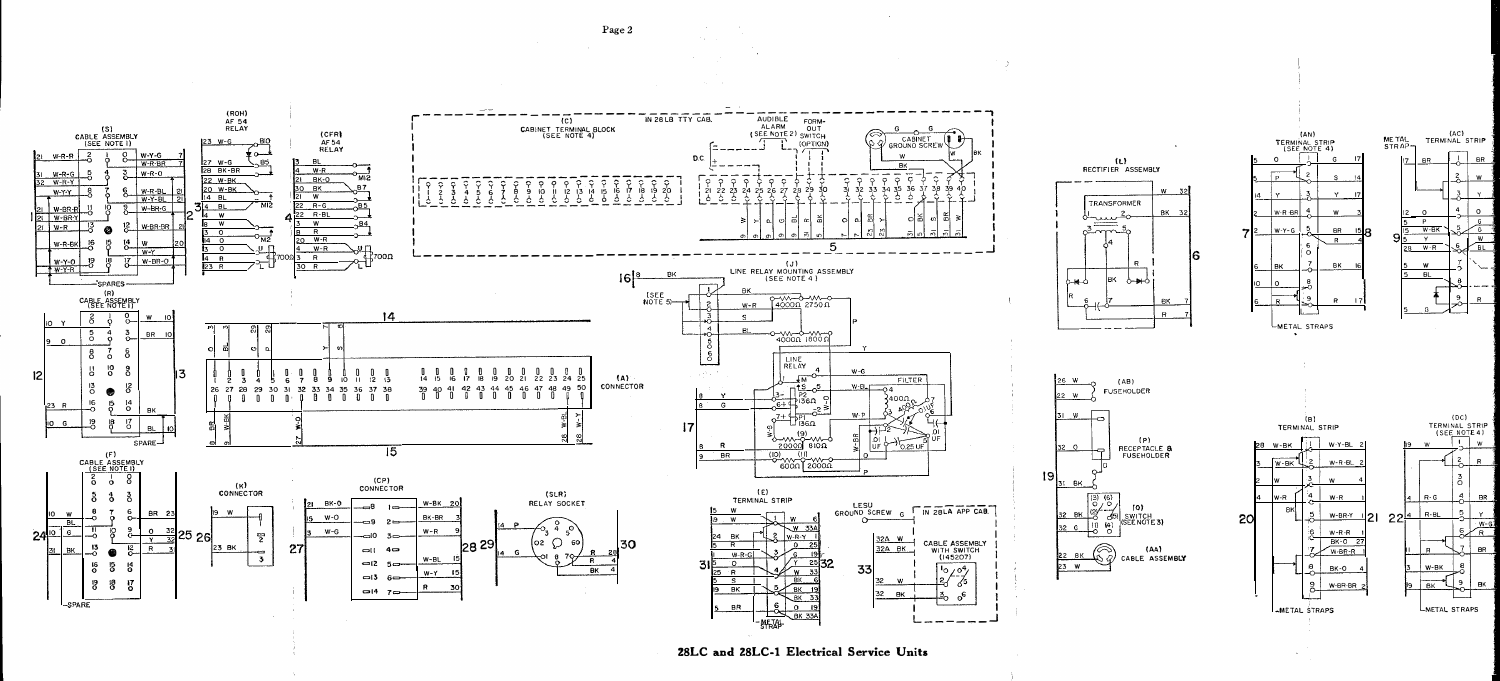



 $\overline{3}$ 



 $(AC)$ 

TERMINAL STRIP

28LC and 28LC-1 Electrical Service Units